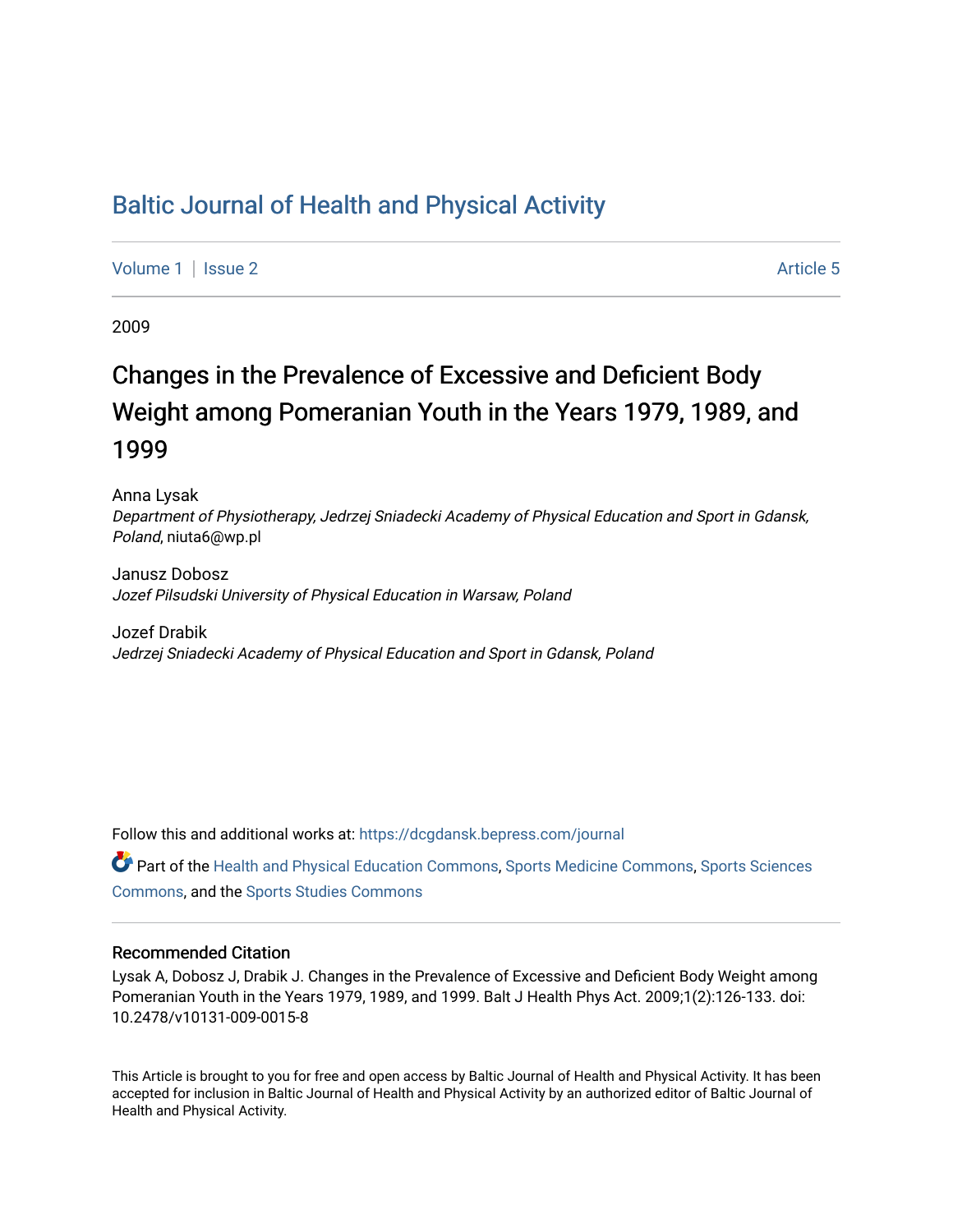|                                                                             | <b>Changes in the Prevalence of Excessive and</b><br>Deficient Body Weight among Pomeranian Youth<br>in the Years 1979, 1989, and 1999                                                                                                                                                                                                                                                                                                                                                                    |
|-----------------------------------------------------------------------------|-----------------------------------------------------------------------------------------------------------------------------------------------------------------------------------------------------------------------------------------------------------------------------------------------------------------------------------------------------------------------------------------------------------------------------------------------------------------------------------------------------------|
|                                                                             | DOI: 10.2478/v10131-009-0015-8                                                                                                                                                                                                                                                                                                                                                                                                                                                                            |
| <b>Authors' Contribution:</b><br>A - Study Design<br>B - Data Collection    | Anna Łysak <sup>1 (C,D,E,F,G)</sup> , Janusz Dobosz <sup>2 (A,B)</sup> ,<br>Józef Drabik <sup>1 (D,F)</sup>                                                                                                                                                                                                                                                                                                                                                                                               |
| C - Statistical Analysis<br>D - Data Interpretation                         | <sup>1</sup> Jedrzej Sniadecki Academy of Physical Education and Sport in Gdansk,<br>Poland                                                                                                                                                                                                                                                                                                                                                                                                               |
| E - Manuscript Preparation<br>F - Literature Search<br>G - Funds Collection | <sup>2</sup> Jozef Pilsudski University of Physical Education in Warsaw, Poland                                                                                                                                                                                                                                                                                                                                                                                                                           |
|                                                                             | Key words: trends, overweight, underweight, children                                                                                                                                                                                                                                                                                                                                                                                                                                                      |
|                                                                             | <b>Abstract</b>                                                                                                                                                                                                                                                                                                                                                                                                                                                                                           |
|                                                                             | <b>Background:</b> The analysis presented in this paper aimed to identify trends in the<br>prevalence of the two extremes of body fat disorders over a period of 20                                                                                                                                                                                                                                                                                                                                       |
|                                                                             | years (1979–1999) and to form a comparative basis for further studies of<br>physical development of the youth of the Pomerania region.<br><b>Material/Methods:</b> The study population consisted of 23,854 boys and girls aged 7 to 18 years<br>attending schools in rural and urban areas in the Pomerania administrative                                                                                                                                                                               |
|                                                                             | region. An overweight and underweight population was identified based on<br>the body mass index (BMI) according to WHO, CDC and the Mother and<br>Child Institute recommendations. The following threshold values were<br>adopted: BMI $\leq$ 5th centile for underweight, BMI between $5th$ and 15 <sup>th</sup> centile<br>for slimness, between $85^{th}$ and $95^{th}$ centile for overweight, and BMI $\geq 95$ th<br>centile for obesity).                                                          |
|                                                                             | <b>Results:</b> The highest percentage of boys with a BMI between the 85th and 95th centile<br>was seen in 1999, with figures of 8.7% among younger boys and 7.9% among<br>older boys. This represented respective increases of 3.2 and 2.2 percentage<br>points over 1979 data. The proportion of overweight boys (7 - 18 years)<br>increased from 5.6% in 1979 to 7.4% in 1989 and 8.4% in 1999. The                                                                                                    |
|                                                                             | differences between these percentages (among both younger and older boys)<br>in the study period (1979–1999) were statistically significant. Comparing 1989                                                                                                                                                                                                                                                                                                                                               |
|                                                                             | and 1999, statistically significant differences were only identified among<br>younger boys, and between 1979 and 1989 differences were statistically<br>significant among older boys and for the entire study population.<br><b>Conclusions:</b> The 20-year period was marked by increasing prevalence of overweight<br>among the boys and girls. Awareness of the consequences of developmental<br>dysharmonies in the form of over- and underweight demands that these<br>trends be further monitored. |

Word count: 2 292  $\mathsf{T}$ 

| Tables: 8         | Received: July 2009             |
|-------------------|---------------------------------|
| <b>Figures: 1</b> | Accepted: September 2009        |
| References: 29    | <b>Published: December 2009</b> |

Address for correspondence:

Ms Anna Łysak Academy of Physical Education and Sport, Department of Physiotherapy, 80-336 Gdańsk, Poland, ul. K. Górskiego 1 Phone:+4858 55-47-334, e-mail: niuta6@wp.pl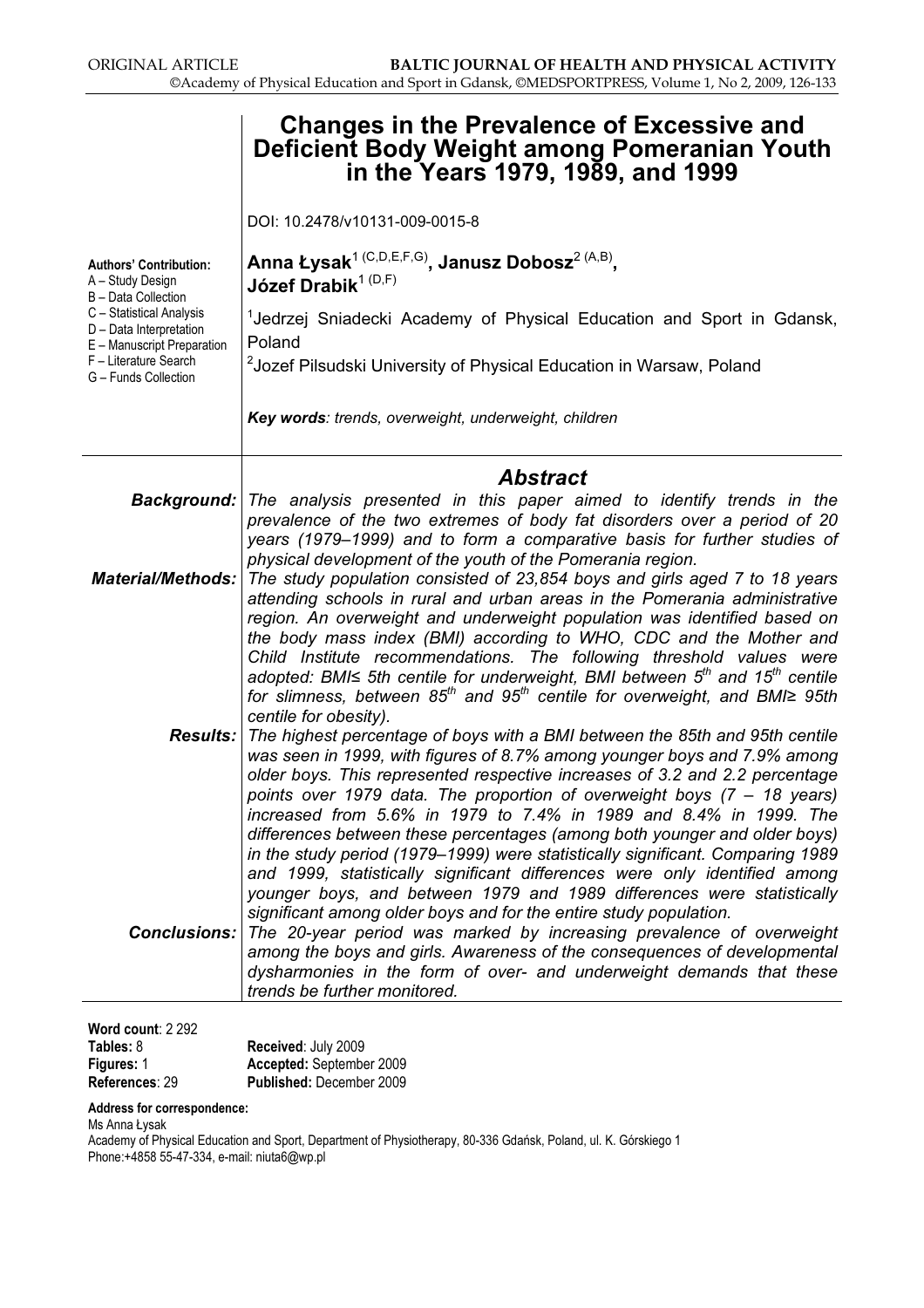#### Background

An increasing number of reports are pointing to an epidemic nature of the prevalence of excessive body weight in most European and global populations (both developed and developing countries). The rapid increase in the prevalence of overweight and obesity in the developmental age population is associated with direct and late heath-related, social and economic consequences [1]. Data on trends in the prevalence of the opposite extreme of body fat disorders also seem alarming [2]. These findings underscore the need of conducting epidemiological analyses and account for their on-going topicality.

#### Material and methods

The study population was derived from mass studies carried out in 1979, 1989, and 1999 [3] and encompasses a group of 23,854 children and youth aged 7 to 18 attending schools in the Pomerania administrative region. The actual numbers were 11,197 in 1979, 10,241 in 1989, and 3,383 in 1999.

Height and body weight data [3] were used to calculate the Body Mass Index (BMI), also known as the Quetelet II index [4]:

BMI = weight  $(kg)$  / height  $(m<sup>2</sup>)$ 

BMI values were used, according to WHO, CDC and Mother and Child's Research Institute<sup>1</sup> recommendations and the criterion proposed by A. Krzyżaniak [5], to define populations with excessive and deficient body weight. The following threshold values were used for these groups:

- Equal to or less than the 5th centile  $\rightarrow$  underweight
- 85–95 centile  $\rightarrow$  possibly obese in the future (overweight)
- 95 centile and above  $\rightarrow$  obesity

An analysis of the height, weight and BMI data was conducted separately for boys and girls using the Statistica 8.0 software package.

### Results

The prevalence of overweight, defined as BMI values between the 85th and 95th centile for the age and gender, among the younger (7–12 years) and older (13–18 years) boys and collectively for all ages analysed in 1979, 1989 and 1999 is shown in Table 1. The highest percentage of boys with the BMI between the 85th and 95th centile was seen in 1999, with figures of 8.7% among younger boys and 7.9% among older boys. This represented respective increases by 3.2 and 2.2 percentage points over 1979 data. The proportion of overweight boys (7–18 years) increased from 5.6% in 1979 to 7.4% in 1989 and 8.4% in 1999. The differences between these percentages (among both younger and older boys) in the study period (1979–1999) were statistically significant. Comparing 1989 and 1999, statistically significant differences were only identified among younger boys, and between 1979 and 1989 the differences were statistically significant among older boys and for the entire study population.

The highest percentage of obese boys was noted in 1999 (1.8% among younger boys and 2.3% among older boys) (Tab. 2). The proportion of younger boys with a BMI above the 95th centile was threefold higher than in 1989, and the figure for older boys was fourfold higher. The

 $1$  WHO – World Health Organization; CDC – Center for Disease Control and Prevention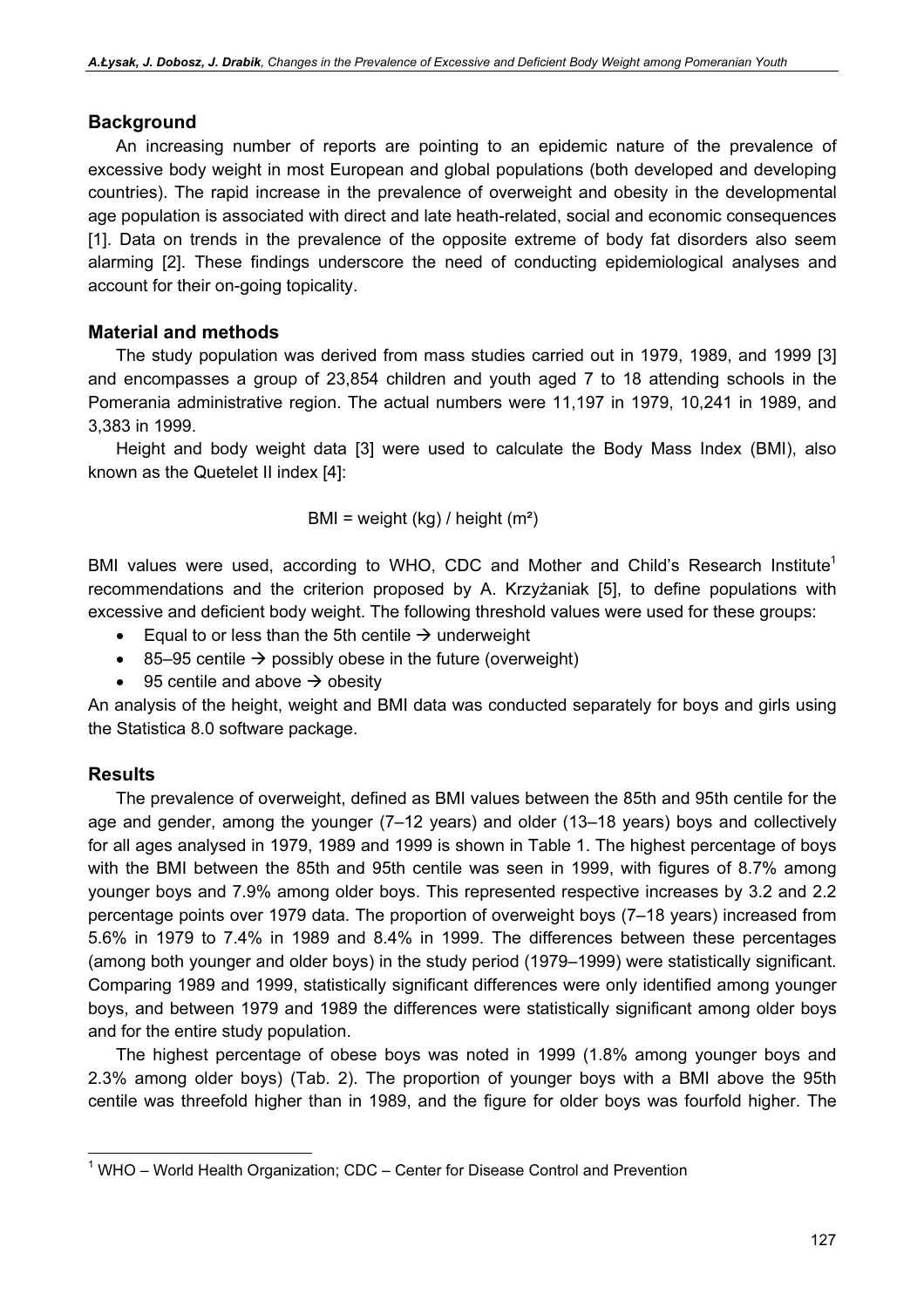differences were statistically significant. The lowest proportion of obese boys was seen in 1989, when the figure was 0.6% for all age groups studied (Tab. 2).

| Age                        | Percentage<br>(% of respective age group) |      |      | 1979-1989 | 1989-1999 | 1979-1999 |
|----------------------------|-------------------------------------------|------|------|-----------|-----------|-----------|
| groups                     | 1979                                      | 1989 | 1999 | p-value   | p-value   | p-value   |
| $7 - 12$                   | 5.5                                       | 6.6  | 8.7  | 0.096     | $0.029*$  | $0.000*$  |
| $13 - 18$                  | 5.7                                       | 8.1  | 7.9  | $0.000*$  | 0.855     | $0.024*$  |
| Total                      | 5.6                                       | 7.4  | 8.4  | $0.000*$  | 0.186     | $0.000*$  |
| $*$ n< $\Omega$ $\Omega$ 5 |                                           |      |      |           |           |           |

Tab. 1. Prevalence of overweight among younger and older boys in 1979, 1989, and 1999

p≤0.05

Tab. 2. Prevalence of obesity among younger and older boys in 1979, 1989, and 1999

| Age                                    | Percentage<br>(% of respective age group) |      |      | 1979-1989 | 1989-1999 | 1979-1999 |
|----------------------------------------|-------------------------------------------|------|------|-----------|-----------|-----------|
| groups                                 | 1979                                      | 1989 | 1999 | p-value   | p-value   | p-value   |
| 7-12                                   | 1.0                                       | 0.6  | 8.،  | 0.144     | $0.001*$  | $0.044*$  |
| $13 - 18$                              | 0.5                                       | 0.6  | 2.3  | 0.712     | $0.000*$  | $0.000*$  |
| Total                                  | 0.7                                       | 0.6  | 2.0  | 0.396     | $0.000*$  | $0.000*$  |
| $*$ n< $\cap$ $\cap$ $\overline{\cap}$ |                                           |      |      |           |           |           |

p≤0.05

Table 3 shows that the highest proportion of underweight boys was seen in 1999 (4.3%) and among older boys in 1979 (3.3%). The lowest percentage of underweight boys was recorded in 1989. The differences were statistically significant for older boys between the years 1989 and 1999.

| Tab. 3. Prevalence of underweight among younger and older boys in 1979, 1989, and 1999 |  |  |
|----------------------------------------------------------------------------------------|--|--|
|----------------------------------------------------------------------------------------|--|--|

| Age      | Percentage<br>(% of respective age group) |      |      | 1979-1989 | 1989-1999 | 1979-1999 |
|----------|-------------------------------------------|------|------|-----------|-----------|-----------|
| groups   | 1979                                      | 1989 | 1999 | p-value   | p-value   | p-value   |
| $7 - 12$ | 3.6                                       | 3.4  | 4.3  | 0.648     | 0.211     | 0.356     |
| 13-18    | 3.3                                       | 2.3  | 2.9  | $0.032*$  | 0.342     | 0.660     |
| Total    | 3.4                                       | 2.8  | ◠    | 0.068     | 0.074     | 0.604     |

\* p≤0.05

Slimness, defined as the BMI between the 5th and 15th centile, was considerably more common among younger boys in all three sampling years (Tab. 4). The highest percentage of slim boys was seen in 1999, and the lowest in 1989. Differences in the percentage of slim boys (aged 7–18 years) between 1979 and 1989 and between 1989 and 1999 were statistically significant. Also, in 1989, younger boys were significantly slimmer than their peers in the last sampling year.

Tab. 4. Slim boys among younger and older boys in 1979, 1989, and 1999

| Age                                    | Percentage<br>(% of respective age group) |      |      | 1979-1989 | 1989-1999 | 1979-1999 |
|----------------------------------------|-------------------------------------------|------|------|-----------|-----------|-----------|
| groups                                 | 1979                                      | 1989 | 1999 | p-value   | p-value   | p-value   |
| 7-12                                   | 10.8                                      | 9.7  | 12.0 | 0.180     | $0.043*$  | 0.296     |
| $13 - 18$                              | 8.3                                       | 6.5  | 8.4  | $0.008*$  | 0.074     | 0.932     |
| Total                                  | 9.5                                       | 8.0  | 10.4 | $0.008*$  | $0.002*$  | 0.236     |
| $*$ n< $\cap$ $\cap$ $\overline{\cap}$ |                                           |      |      |           |           |           |

\* p≤0.05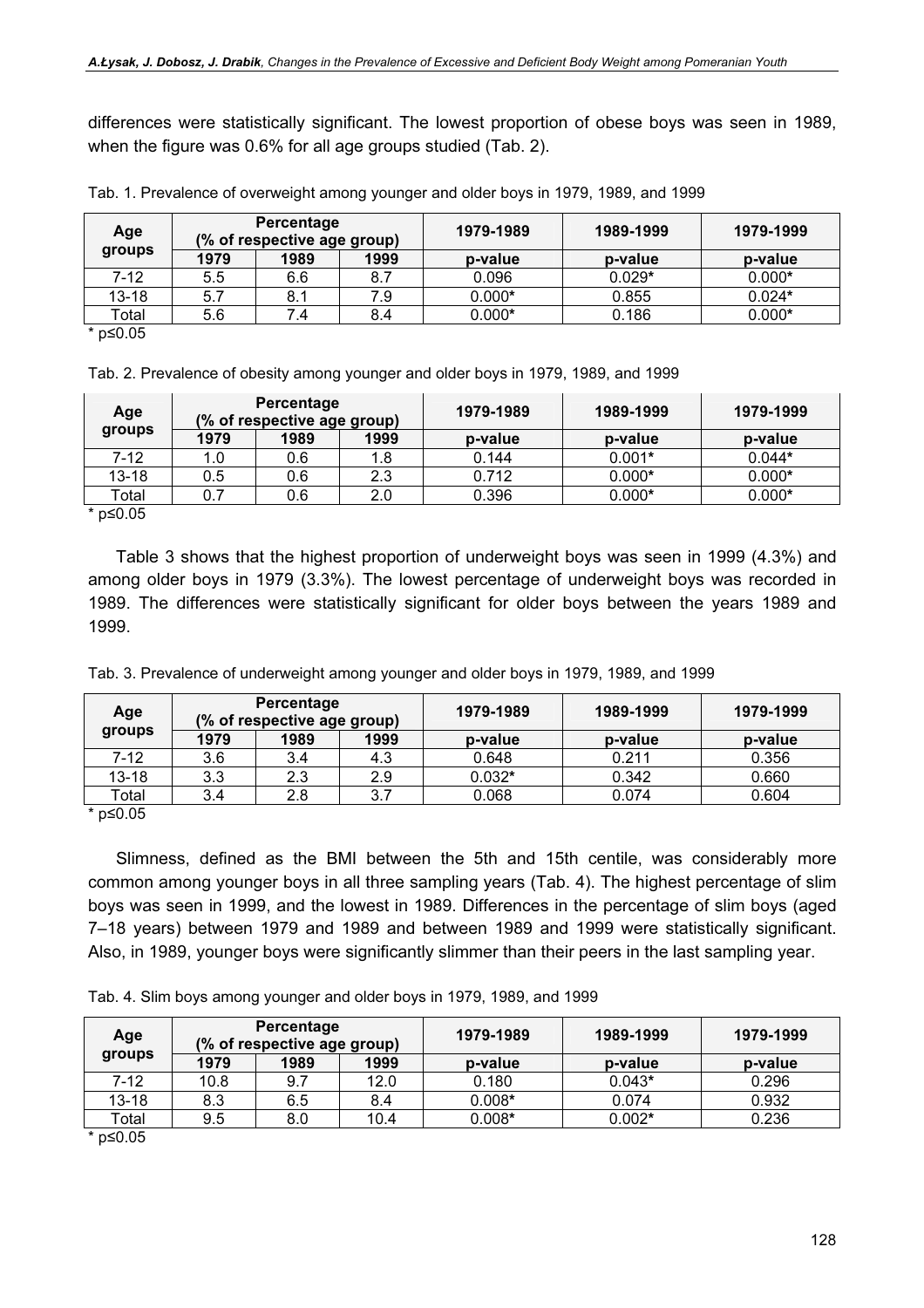The prevalence of overweight among girls is shown in Table 5. The percentage of overweight older girls was approximately 9% in all three sampling years. A more visible increase in the prevalence of overweight over the 20-year period was observed among younger girls, the percentage rising from 5.7% in 1979 to 8.9% in 1999, which represented a statistically significant difference.

| Age                        | Percentage<br>(% of respective age group) |      |      | 1979-1989 | 1989-1999 | 1979-1999 |
|----------------------------|-------------------------------------------|------|------|-----------|-----------|-----------|
| groups                     | 1979                                      | 1989 | 1999 | p-value   | p-value   | p-value   |
| $7 - 12$                   | 5.7                                       | 7.0  | 8.9  | 0.059     | 0.061     | $0.001*$  |
| $13 - 18$                  | 9.2                                       | 9.3  | 9.1  | 0.872     | 0.860     | 0.948     |
| Total                      | 7.4                                       | 8.2  | 9.0  | 0.169     | 0.277     | $0.034*$  |
| $*$ n< $\Omega$ $\Omega$ 5 |                                           |      |      |           |           |           |

Tab. 5. Prevalence of overweight among younger and older girls in 1979, 1989, and 1999

\* p≤0.05

Obesity figures did not follow a linear increasing trend over the 20 years (Tab. 6). The proportions of obese girls were the lowest in 1989. These figures were still twice as high as those for younger boys and nearly four times as high as those for older boys. The highest percentages of obese girls, both among younger and older girls and among the entire age range, were noted in the last sampling year. Statistically significant differences were found for the entire group (7–18 years) between 1979 and 1989 and between 1989 and 1999.

| Tab. 6. Prevalence of obesity among younger and older girls in 1979, 1989, and 1999 |
|-------------------------------------------------------------------------------------|
|-------------------------------------------------------------------------------------|

| Age       | Percentage<br>(% of respective age group) |      |      | 1979-1989 | 1989-1999 | 1979-1999 |
|-----------|-------------------------------------------|------|------|-----------|-----------|-----------|
| groups    | 1979                                      | 1989 | 1999 | p-value   | p-value   | p-value   |
| $7 - 12$  | 1.6                                       | 1.2  | . 8  | 0.222     | 0.140     | 0.597     |
| $13 - 18$ | 3.2                                       | 2.3  | 3.6  | 0.070     | 0.051     | 0.543     |
| Total     | 2.4                                       | 1.8  |      | $0.031*$  | $0.023*$  | 0.513     |
| * n<∩ ∩5  |                                           |      |      |           |           |           |

\* p≤0.05

Underweight was much more commonly diagnosed among younger girls. In this age group, the prevalence of below-normal BMI (not higher than the 5th centile) was just under 6% across all sampling. This figure was nearly twice as high as the rate among boys. The percentages of underweight older girls, especially in the first two sampling years (1979 and 1989), did not exceed 3%. An alarming increase in the prevalence of underweight among older girls was observed in 1999. The difference between the underweight percentages of the two age groups of girls (7–18 and 13–18 years) was statistically significant for the comparison between 1989 and 1999 and for the entire period (Tab. 7).

Tab. 7. Prevalence of underweight among younger and older girls in 1979, 1989, and, 1999

| Age       | Percentage<br>(% of respective age group) |      |      | 1979-1989 | 1989-1999 | 1979-1999 |
|-----------|-------------------------------------------|------|------|-----------|-----------|-----------|
| groups    | 1979                                      | 1989 | 1999 | p-value   | p-value   | p-value   |
| 7-12      | 5.7                                       | 5.9  | 5.7  | 0.700     | 0.800     | 0.977     |
| $13 - 18$ | 2.8                                       | 2.2  | 5.2  | 0.189     | $0.000*$  | $0.001*$  |
| Total     | 4.3                                       | 4.1  | 5.5  | 0.660     | $0.016*$  | $0.035*$  |
| * n<0.05  |                                           |      |      |           |           |           |

\* p≤0.05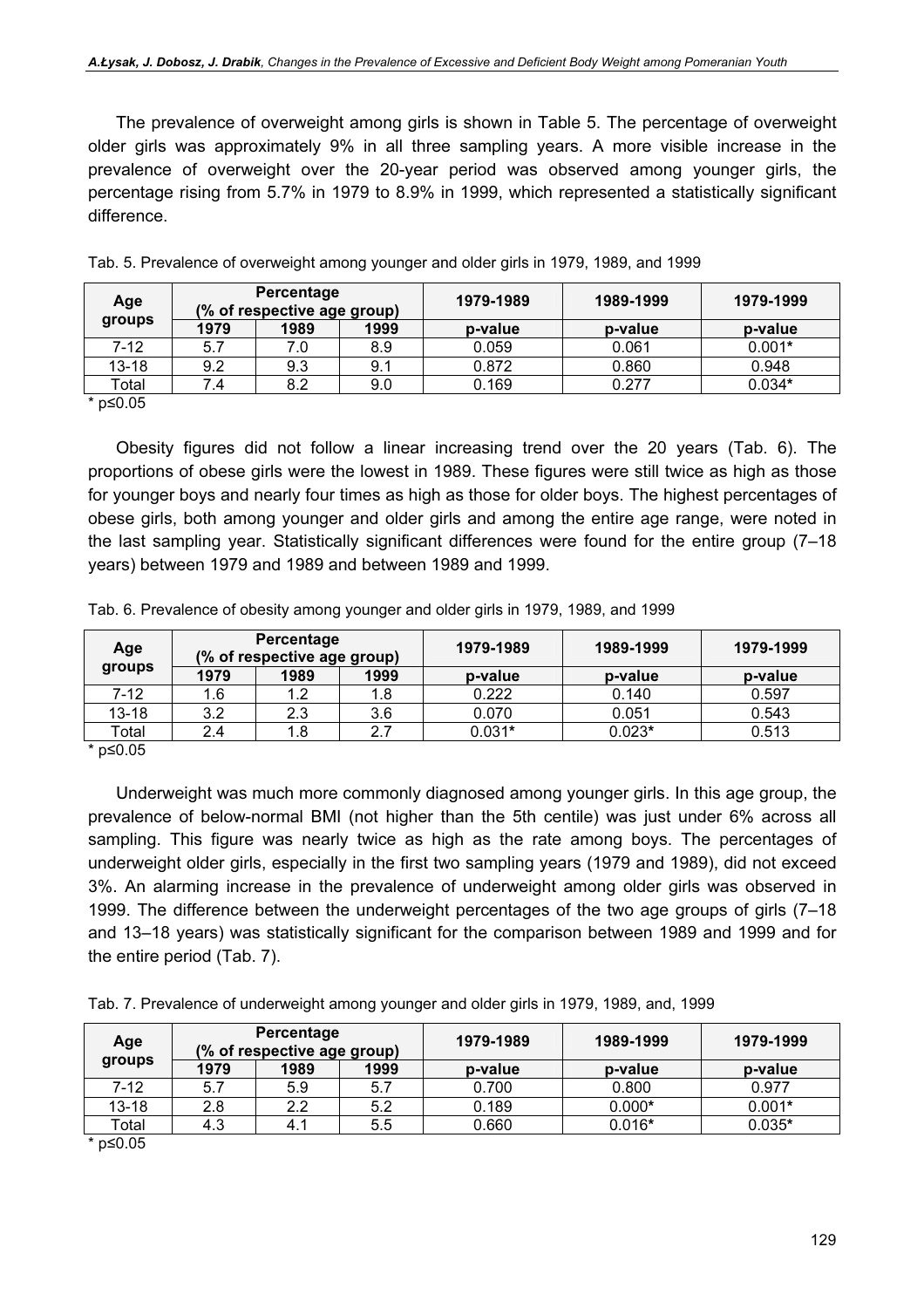The percentage of those girls classified as slim was much higher among younger girls in all sampling years. The lowest percentages of slim girls, both among younger and older girls, were recorded in 1989 (Tab. 8), and the highest in 1999. The percentage of girls with a BMI between the 5th and 15th centiles in 1999 was significantly higher than in 1989 and 1979.

| Age                        | Percentage<br>(% of respective age group) |      |      | 1979-1989 | 1989-1999 | 1979-1999 |
|----------------------------|-------------------------------------------|------|------|-----------|-----------|-----------|
| groups                     | 1979                                      | 1989 | 1999 | p-value   | p-value   | p-value   |
| 7-12                       | 10.3                                      | 9.5  | 12.0 | 0.349     | 0.151     | 0.458     |
| $13 - 18$                  | 6.2                                       | 6.1  | 8.4  | 0.879     | $0.006*$  | $0.007*$  |
| Total                      | 8.3                                       | 7.8  | 10.4 | 0.387     | $0.003*$  | $0.017*$  |
| $*$ n< $\Omega$ $\Omega$ 5 |                                           |      |      |           |           |           |

Tab. 8. Percentage of slim girls among younger and older girls in 1979, 1989, and 1999

\* p≤0.05

The three sampling occasions, spanning a period of twenty years, thus show an increase in the prevalence of overweight among developing girls and boys (7–18 years). The lowest percentages of obese, slim and underweight children were recorded in 1989. The rapid growth in obesity rates among boys between 1989 and the last sampling year appears alarming. The increments among girls were similar, but the respective percentages between 1989 and 1999 were lower. Equally alarming is the finding of high percentages of children whose BMIs did not exceed the 5th centile.

### **Discussion**

An analysis of trends in the prevalence of body fat disorders among the developmental age population (Fig. 1) and among the adult population shows that WHO's view that overweight, which typically leads to obesity, is the epidemic of the 21st century [6], and that it is one of the most important and costliest challenges to present-day public health [7,8,9,10,11] seems very much justified.



Fig.1. Trends in the prevalence of obesity in children from selected regions of the world Source [12]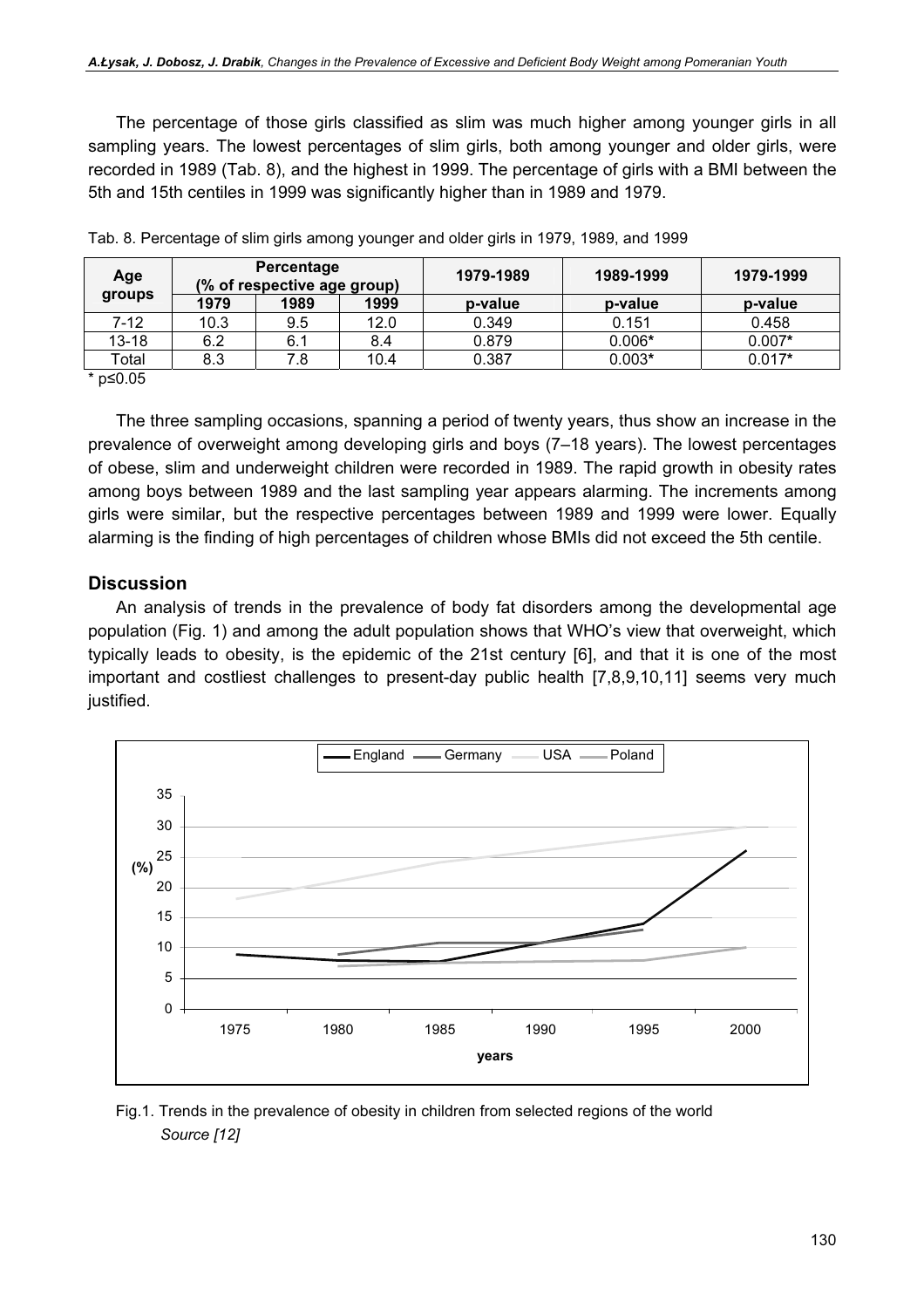The results of the present study are not different from those shown in Figure 1. In the study population of Pomeranian children, the rates of obesity in boys and girls increased over the 20 years of study. However, it is difficult to identify clear-cut trends in the prevalence of obesity and the other extreme of body fat disorders, i.e. underweight, since the lowest proportions of children with these types of developmental dysharmony were recorded in 1989. The later data testify to a rapid increase in the percentage of obese boys. A similar, though less evident, correlation was found among girls. The trends in the prevalence of obesity in children from the Pomerania region correspond with findings from other populations, both in Poland [e.g. 13,14] and abroad [1,15,16,17,18]. In 1999, the prevalence of obesity among boys in the Pomerania administrative region<sup>2</sup> was more than 2% lower than in boys from Cracow (2000 data), about 10% than in boys from Warsaw (1999–2000 data), 8% lower than in boys from Poznań (2004–2005 data), 7% lower than in boys from eastern Poland (2005-2006 data) and 7% lower than in boys from Łódź (2005- 2006 data). The differences were small in girls, with approximately 10% of girls from every population analysed having excessive body weight (girls from Łódź were an exception with a rate of 13.2%) [14,16,19,20,21]. The present study, which showed nearly identical percentages of obese girls and boys (8.4% of boys and 9% of girls were obese according to Polish criteria), did not confirm the purported trend of a higher prevalence of obesity among boys than girls. Nevertheless, obesity has been more commonly observed among boys, also in all other studies. Our results show that the prevalence of obesity in the group of younger children in the Pomerania administrative region in the last sampling year (1999), for which the largest body of comparative data is available, was similar to figures from such countries as Russia, Slovakia, or the Netherlands [12]. The prevalence of obesity in our study was lower than that recorded in most European countries [1].

As with overweight and obesity, trends in the prevalence of underweight in this study are not unequivocal. The lowest percentage of underweight children was recorded in 1989, and the highest in 1999. Accordingly, it may be supposed that the economic and political transformations taking place in the Pomerania administrative region over the 20-year period spanning the three sampling years indirectly influenced the direction and magnitude of changes in the prevalence of body fat disorders. The 1989 data reveal the lowest percentage of children with abnormal (above or below reference range) body weight. As with overweight and obesity, underweight data show wide variation between populations and regions [2,22,23,24]. Y.S.S. Wang et al. [25] analysed trends in the prevalence of body fat disorders in Chinese, Brazilian and American children and indicated that the percentage of children suffering from these disorders has been decreasing. The present study demonstrated the opposite trend. Additionally, in each sampling year, the proportion of underweight and slim children was significantly higher among younger children. Similar findings have been reported by E. Rychlik [26] and L. Szponar and M. Ołtarzewski [22] in their nation-wide studies of Polish children. Reports show that underweight, through its psychosomatic sequelae, not only lowers the quality of life but also affects life expectancy [27]. Thus, similar to excessive body weight, deficient body weight is a significant public health problem. It ought to be noted that our analysis does not continue beyond 1999, thus failing to encompass the most recent decade<sup>3</sup>. Other papers have indicated that the last ten years have been a period of key importance for increases in overweight and obese populations [29].

 $2$  The international criterion of IOTF was used for comparisons between populations in this study [28].

 $^3$  Information from R. Przeweda and J. Dobosz (2003), the authors of populational surveys, indicates that their research will be continued in 2009.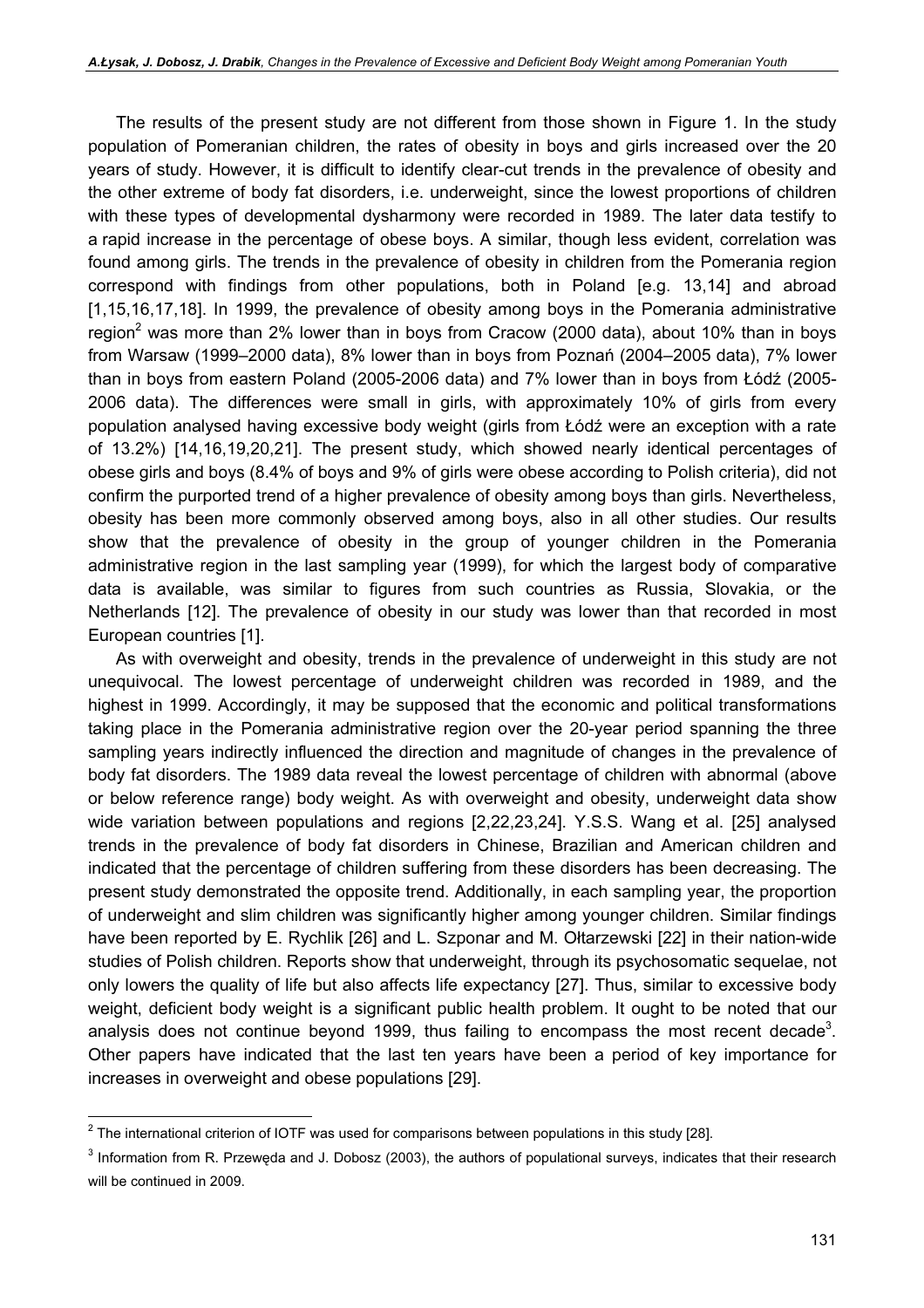#### **Conclusion**

The results of the present study are not consistent with a world-wide trend towards a rapid increase in the prevalence of overweight and obesity. However, these comforting data may later prove to be "calm before a storm" in the population of Pomeranian children. Awareness of the sequelae of the chronic metabolic disorder that obesity is underscores the necessity of continued research. The increasing prevalence of underweight in this group of children and adolescents demands alertness in the face of a new threat to positive health.

#### References

- 1. The European Environment and Health Information System (ENHIS) Report available at http://enhiscms.rivm.nl [accessed on November 12, 209].
- 2. Oblacińska A, Tabak I, Jodkowska M. Demograficzne i regionalne uwarunkowania niedoboru masy ciała u polskich nastolatków [Demographic and regional conditions of underweight in Polish adolescents]. Przegląd Epidemiologiczny 2007;61:785-793.
- 3. Przewęda R, Dobosz J. Kondycja fizyczna polskiej młodzieży [Physical trim in Polish youth]. Warszawa: AWF; 2003.
- 4. Malina RM, Bouchard C. Growth, maturation and physical activity. Champaign: Human Kinetics; 1991.
- 5. Krzyżaniak A. Wartości centylowe wskaźnika Body Mass Index (BMI). W: Oblacińska A, Tabak I, red. Jak pomóc otyłemu nastolatkowi? Warszawa: IMiD; 2006: 99.
- 6. World Health Organization. Physical status, the use and interpretation of anthropometry. WHO technical report series No. 854. Geneva: WHO; 1995, http://www.who.int/childgrowth/publications/ physical\_status/en/index.html [accessed on November 12, 2009].
- 7. Andreyeva T, Sturm R, Ringel JS. Moderate and severe obesity have large differences in health care costs. Obes Res 2004;12(12):1936-1943.
- 8. Raebel MA, Malone DC, Conne DA, Xu S, Porter JA, Lanty FA. Health services use and health care costs of obese and nonobese individuals. Archives Intern Med 2004;164:2135-2140.
- 9. Ball S. Zespół metaboliczny w nadwadze i otyłości. Warszawa: Medyk; 2005.
- 10. McCormick B, Stone I, and Corporate Analytical Team. Economic costs of obesity and the case for government intervention. Obes Rev 2007;8(S1):161-164.
- 11. Ko G. The cost of obesity in Hong Kong. Obes Rev 2008;9(S1):74-77.
- 12. International Obesity TaskForce. Childhood Report. IASO Newsletter. 2004; 6: 10-11.
- 13. Charzewska J, Chabrom E, Jajszczyk B, Rogalska–Niedźwiedź M, Chojnowska Z. Wysokość ciała młodzieży z Warszawy na tle kolejnych okresów ekonomii. In: Kaczanowski K, Bergman P, Charzewska J, Piechaczek H, editors. Trendy sekularne na tle zmian cywilizacyjnych, VII Warsztaty Antropologiczne im. prof. Janusza Charzewskiego. Warszawa: AWF; 2004, 75-84.
- 14. Chrzanowska M, Kozieł S, Ulijaszek S, Changes in BMI and prevalence of overweight and obesity in children and adolescents in Cracow, Poland 1971–2000. Economics and Human Biology 2007;5:370- 378.
- 15. Troiano RP, Flegal KM. Overweight children and adolescents: description, Eeidemiology and demographics. Pediatrics 1998;101(3):497-504.
- 16. Chinn S, Rona RJ. Prevalence and trends in overweight and obesity in three cross sectional studies of British children, 1974-94. Brit Med J 2001;322:24-26.
- 17. Booth ML, Dobbins T, Okley AD, Donney-Wilson E, Hardy LL. Trends in prevalence of overweight and obesity among young australians, 1985, 1997, and 2004. Obesity 2007;15(5):1089-1095.
- 18. Speiser P, Rudolf M, Anhalt H, and Obesity Consensus Working Group. Consensus statement: Childhood obesity. J Clin Endocrin Metab 2005:90(3):1871-1887.
- 19. Cieślik J, Mrowicka B. Struktura zmienności fenotypowej względnej masy ciała w fazie ontogenezy progresywnej – wyodrębniona metodą Cole'a. In: Charzewska J, Bergman P, Kaczanowski K, Piechaczek H, editors. Otyłość – epidemią XXI wieku, IX Warsztaty Antropologiczne im. Profesora Janusza Charzewskiego. Warszawa: AWF; 2006, 12-23.
- 20. Wilczewski A, Popławska H, Dymitruk A. Kształtowanie się wartości wskaźnika masy ciała oraz występowanie nadwagi i otyłości u dzieci i młodzieży z terenów wschodniej Polski. In: Charzewska J, Bergman P, Kaczanowski K, Piechaczek H, editors. Otyłość – epidemią XXI wieku, IX Warsztaty Antropologiczne im. Profesora Janusza Charzewskiego. Warszawa: AWF; 2006, 42-53.
- 21. Ostrowska–Nawarycz L, Nawarycz T. Prevalence of excessive body weight and high blood pressure in children and adolescents in the city of Łódź. Kardiologia Polska 2007;65:1079-1087.